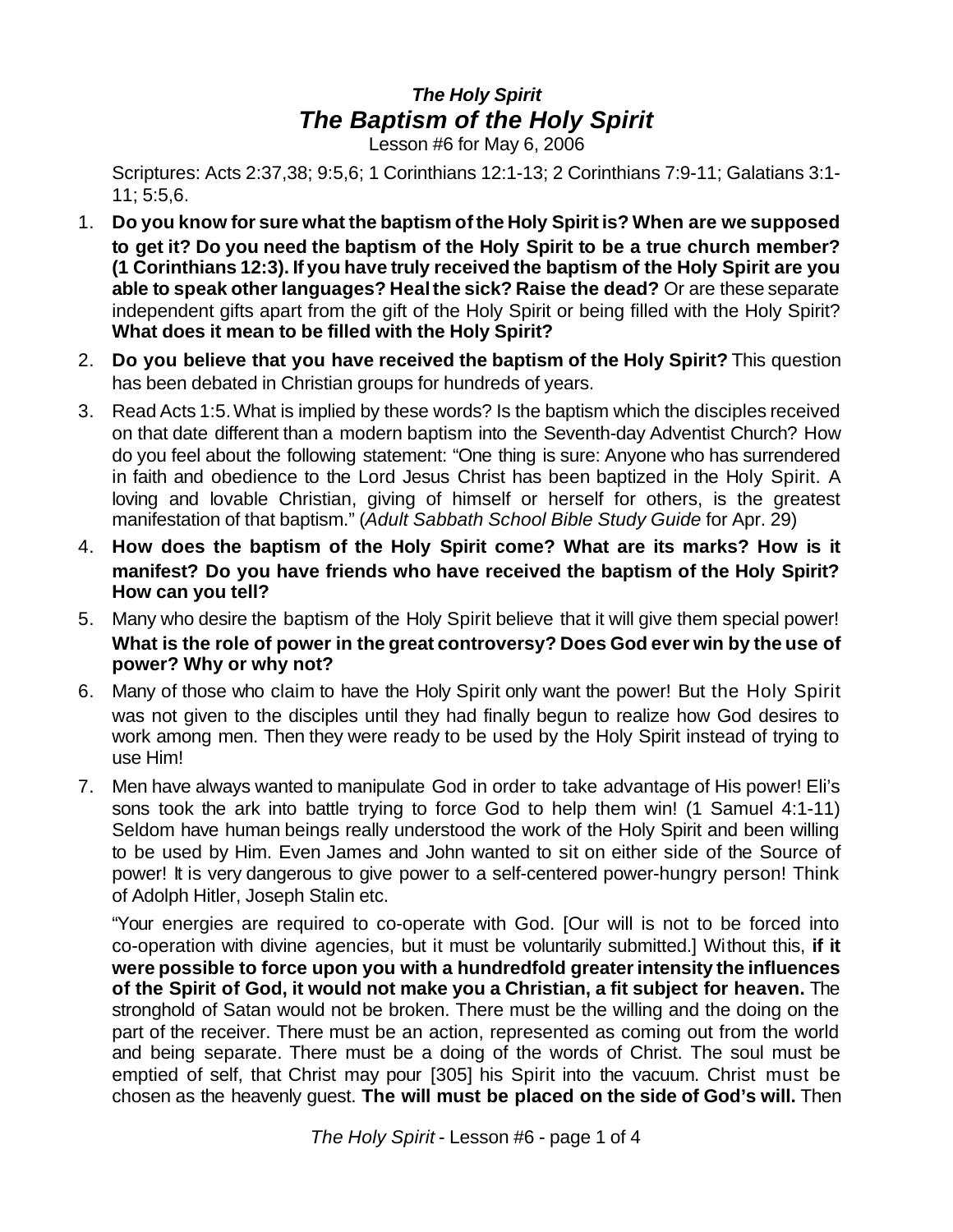there is a new heart, and new, holy resolves. It is Jesus enthroned in the soul that makes every action easy in his service."-- {ST, December 28, 1891 par. 2; *MB* 142.1; *HL* 304.5}

- **8. Does the Holy Spirit who gave us the Scriptures work through our mentalcapacities or does He bypass them? If we receive the Holy Spirit in some kind of way that bypasses the mental capacities how are we going to be able to distinguish what spirit it is? There are very different spirits at work!**
- 9. How does the Holy Spirit influence your thinking? Does He work differently than angels do? How can we distinguish between the influence of the Holy Spirit and that of evil angels? Does it require careful thought at times? Or does the Holy Spirit just come in the form of mindless emotional experiences?
- 10. Is it difficult to receive the baptism of the Holy Spirit? Or is it as easy as getting drunk with wine? (Ephesians 5:18).
- 11. Read 1 Corinthians 12:13. "In the same way, all of us, whether Jews or Gentiles, whether slaves or free, have been baptized into the one body by the same Spirit, and we have all been given the one Spirit to drink." **Do you understand this verse to mean that every baptized church memberin Corinth hadreceivedthe baptism ofthe Spirit?** Were they closer to God than Seventh-day Adventists are today?
- 12. "All believers share the reality of being baptized by the Spirit, and this makes us part of the body of Christ, the church." (*ibid* for Apr. 30). How many members does this "church" have today?
- 13. Paul seems to suggest in Romans 8:9 that if you have the Spirit, you will live as the Spirit tells you. Do you feel that your life is directly guided by the Holy Spirit?
- 14. "Every true believer since Pentecost has received the guarantee of the Spirit, which is the same experience as baptism in the Spirit. The important question for us is this: how willing are we to receive the Spirit?" (*ibid* for Apr. 30) Are you a true believer? Do you have the guarantee of the Spirit and have you been baptized in the Spirit?
- 15. **What is the relationship between faith and the baptism of the Holy Spirit?**
- 16. Our lesson suggests that if we have the Holy Spirit He will lead us to a transformed life. Can you look in your own life and see places where the Holy Spirit has led you to change? Does this come before or after water baptism?
- 17. The lesson makes it clear that we are saved by faith in the Lord Jesus Christ. However it goes on to say that good works will follow as a sign that we *have received* the Holy Spirit. It is not a means of our salvation! Do you understand clearly the relationship between these two statements?
- 18. **Would you agree that "faith without works is dead but so also are works without faith?"** (Teachers summary: page 55).
- 19. "Only our relationship with God through the Holy Spirit allows us to accept the gift of salvation." (Teachers summary: page 55) Are we saved by Jesus Christ? By God? By God through the Holy Spirit? How are we to understand these statements?
- 20. What happens as a result of receiving the Holy Spirit? It "produces a coordinated action for soul winning, and constant advancement in spiritual life, which includes a growth in character development and in faith to receive and impart the blessings of heaven." (Teacher's Introduction).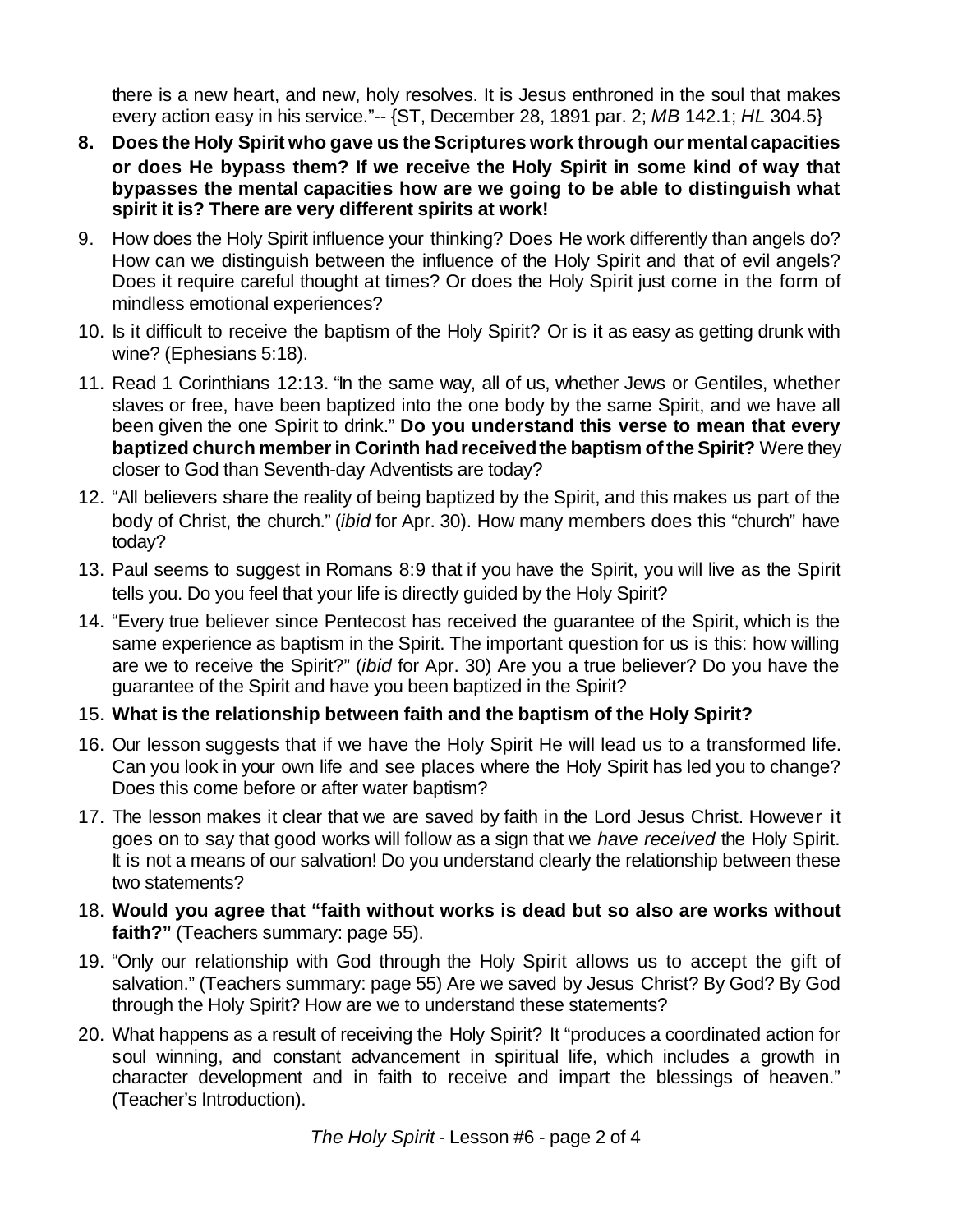- 21. Paul goes out of his way in several places to emphasize the fact that the gifts of the Holy Spirit are different to each person. Just as the parts of the human body are different but work together in a harmonious whole, so each Christian is to take his place in the church and exercise any special gift which has been given him or her. Did the disciples receive different "gifts" at Pentecost? What were they? Or did they all speak in tongues?
- 22. Is it true that those who truly receive and accept the Holy Spirit will be convicted of sin. This is illustrated by the response in Acts 2 and 2 Corinthians 7:9-11. When the Corinthian church mocked and rejected Paul's personal visit to them he returned to Ephesus and sent them a "Sinai" letter. (2 Corinthians 11-13?) This letter seemed to get their attention and they were convicted of sin. **What did they do as a result? Does the Holy Spirit convict you of sin? How do you respond? What happens if we accept the Holy Spirit's guidance one day and reject it the next?**
- 23. **How should the church respond to diversity within its membership?Are we thankful for the differences that we observe? Do they cause divisions among us?**
- 24. Is it possible to listen to a sermon in our day and know if it is truly spirit-inspired? What criteria could we use to determine this?
- 25. We have suggested on many occasions that we need to focus on the character of God. Romans 2:4 suggests that the goodness of God should lead us to repentance. In light of this what does it mean to say that repentance is a gift from God? (Acts 3:26; 5:30, 31).
- 26. When Peter preached his sermon on Pentecost did those who received baptism at that time also receive certain spiritual gifts? Were they able to speak in foreign languages? If the Holy Spirit was represented by the flames of fire that descended upon the apostles what kind of change took place in their lives? Was a similar change expected in the lives of all those who were baptized that day?
- 27. Read John 14:15,16.Is it clear from these passages that **if we are not ready to fully keep God's commandments we have not yet received the Holy Spirit**?
- 28. Through the years many have identified the gift of the Holy Spirit with miraculous happenings. **If miraculous happenings are not a necessary part ofthe gift of the Holy Spirit how can we tell if someone has the Holy Spirit without them?**
- 29. If we suggest that the Holy Spirit is constantly at work to bring about change in our lives by convicting us of sin, does that mean that the Holy Spirit works through our conscience? Is there a clear distinction between the Holy Spirit and conscience in your thinking?
- 30. "Faith is perhaps the most important gift of the Holy Spirit, because it is the gateway to all the other gifts." (*Adult Teacher's Sabbath School Bible Study Guide* p. 71). How do you understand these words?
- 31. Which comes first in the Christian experience? Faith? Obedience? Conversion? The gift or baptism of the Holy Spirit? (Acts 5:32). Does God give the Holy Spirit only to those who are obedient? **"However much we are saved by faith,it's only Christ's righteousness credited to us that saves us from the final consequences of sin."** (*Adult Sabbath School Bible Study Guide* for May 3) What does this mean to you?
- 32. Read Acts 16:7; Galatians 5:5,6, 22-26; 1 Peter 1:2. It seems clear that at least on some occasions the early apostles were directed in their every activity by the Holy Spirit. Is such a plan possible in our day? Would you be willing to let the Holy Spirit guide in every action